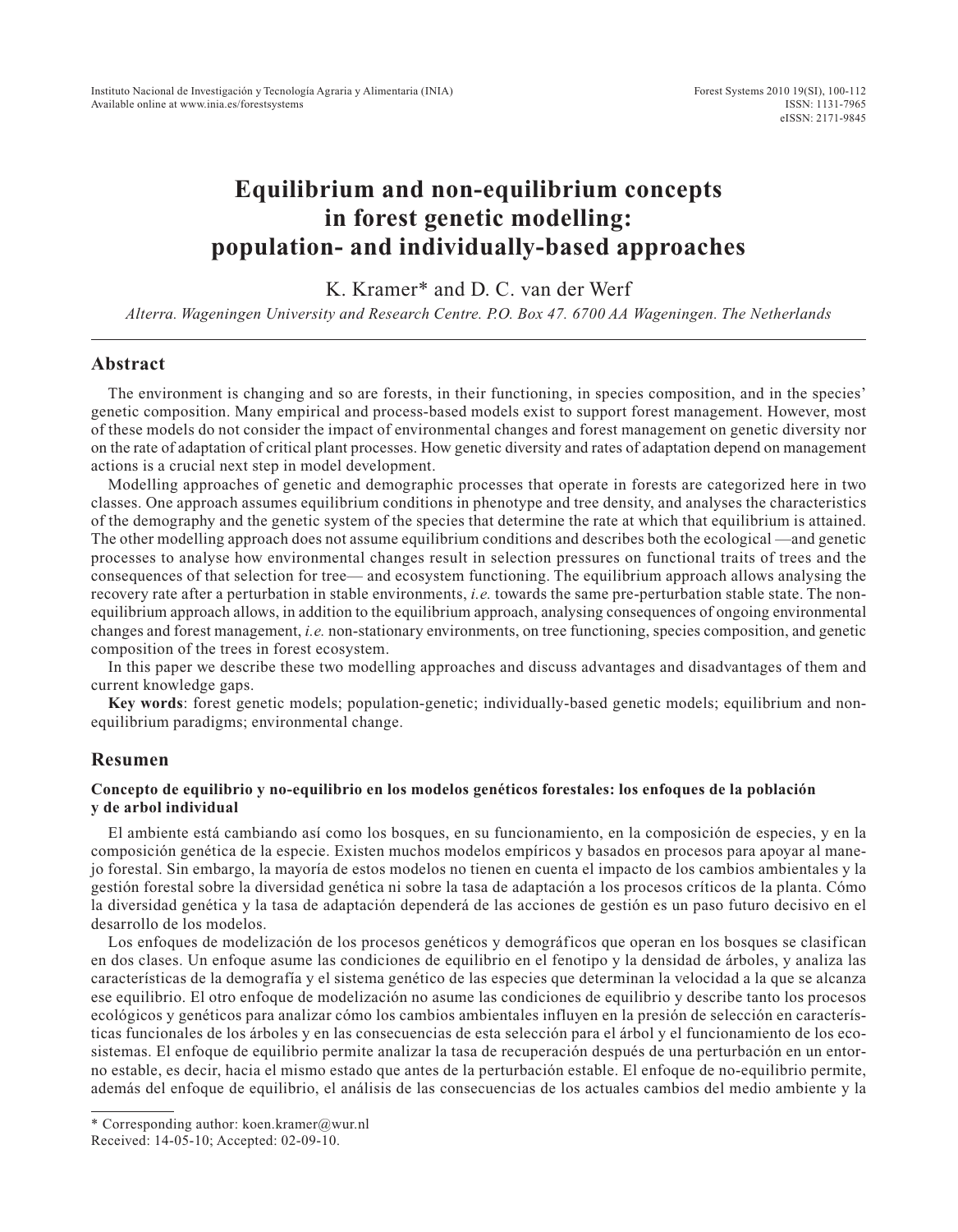ordenación forestal, es decir, ambientes no estacionarios, en el funcionamiento de árboles, la composición de especies, y la composición genética de los árboles en el ecosistema forestal.

En este trabajo se describen estos dos métodos de modelización y se discuten las ventajas y desventajas de ellos y las lagunas actuales de conocimientos.

**Palabras clave**: modelos genéticos forestales; población; modelos genéticos de árbol individual; paradigmas de equilibrio y no-equilibrio; cambio climático.

# **Introduction**

Changes in the environment and in society put forest managers to new challenges. In the environment, not only the climate is changing but also inputs of nitrogen (Solberg *et al.,* 2009) and air pollution to a forest (Woo, 2009; Geburek, 2000). In society, the change is that not only timber is demanded but also a wide array of non-wood goods and services. Non-wood goods and services range from mushroom and berry picking (Huttunen, 2009) to carbon sequestration (Matala *et al.,* 2009) and improving water holding capacity (Bouten, 1995); places where biodiversity is maintained (Mitchell *et al.,* 2009); and areas that are accessible for recreation and leisure by the public (Champ *et al.,* 2009). Forests are changing as a consequence of these changes in the environment and societal demands, in species composition and in functioning, such as growth and productivity; capture and recycling of resources; and in genetic composition. Ultimately, the ability of forests to adapt to changing conditions depends on the genetic diversity present in the forest (Geburek *et al.,* 2005). Although much practical knowledge and scientific insight on adaptive management are obtained over the last decades in the disciplines of silviculture, eco(physio)logy, and genetics, this knowledge is still largely unconnected. In particular, few models are operational to integrate ecological, genetic and silvicultural knowledge in a manner that future assessments can be made of the adaptive potential of forest in the face of climate change and land use change and the role of forest management to maintain genetic diversity and guide adaptation in a desired direction (Kramer *et al.,* 2008).

Two paradigmatic alternatives exist for the modeling of demographic and genetic processes: equilibrium and non-equilibrium approaches (Hengeveld *et al.*, 1999; Walter *et al.*, 2000). Population-genetic modeling abides to the equilibrium paradigm and individually-based genetic modeling to the non-equilibrium paradigm. With population-genetic modeling we mean in the following that such a model contains parameters that

defined at the population level, *e.g.* the carrying capacity of an area. With individually-based genetic modeling we mean that the model does not include population-level parameters but that all parameters are defined at the individual level (DeAngelis *et al.,* 1992). In the following we first describe concepts of equilibrium and non-equilibrium modeling paradigms are outlined below. Secondly, we describe the consequences of these approaches for modeling demographic and genetic processes. Finally, we discuss advantages, disadvantages, and knowledge gaps for both approaches. Thus, in analogy of the paper by Gracia *et al.* (2010) in this Special Issue, are the objectives of this paper: (*I*) to identify the conceptual approaches and structural differences of forest genetic models, and (*II*) to discuss advantages and disadvantages of both approaches, and (*III*) to identify key knowledge gaps associated by each of the modelling approaches. Modelling details of either the equilibrium approach or the non-equilibrium approach are obtained from the models METAPOP (Corre *et al.*, 1997; Le Corre *et al.*, 2003) (Austerlitz *et al.*, 2000) and ForGEM (Kramer *et al.*, 2008; Kramer *et al.*, 2010), respectively. The emphasis is on the nonequilibrium approach as that is a new development in process-based modelling of forest dynamics (Kramer *et al.*, 2008). It is not attempted to present an overview of existing forest genetic models and to classify them in one of these approaches.

# **Equilibrium and non-equilibrium modeling approaches**

The equilibrium paradigm (Hengeveld *et al.*, 1999; Walter *et al.*, 2000), considers organisms living in a stationary and environmentally homogeneous local population. Spatial differences in the environment are accounted for by a meta-population structure which is composed of a number of such locally homogeneous populations. It is assumed that the climate is stationary relative to the rate of recovery. Hence following perturbations, demographic and genetic adjustments either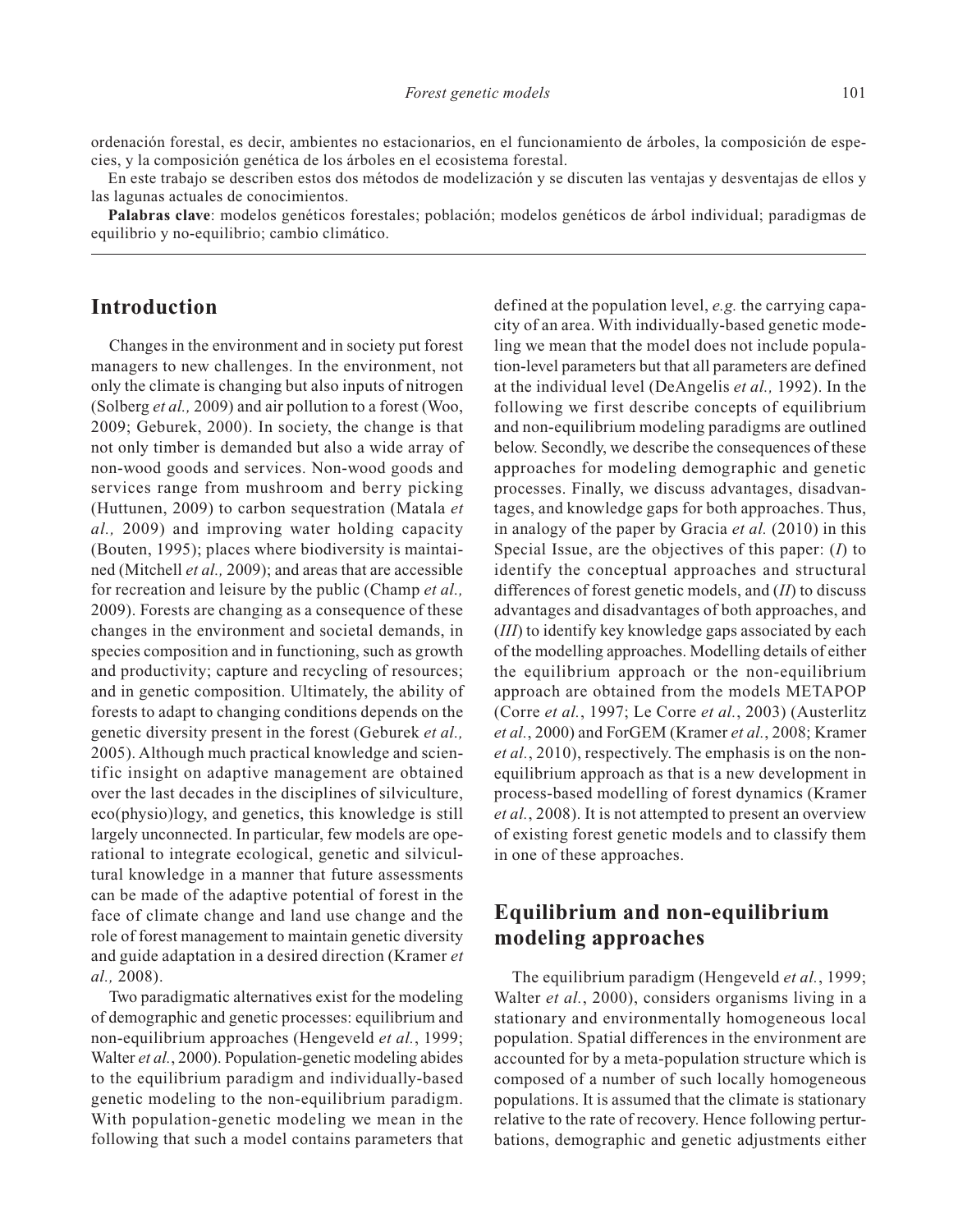lead to the return to the previous equilibrium state in population size and distribution of phenotypic values, or to new equilibrium values if the environment attains another stationary state. The population size is thereby assumed to be controlled by density dependent factors leading to a numerical equilibrium. The population is assumed to be able to «foresee» either the old pre-disturbance or a new future optimum phenotype towards it must evolve, which leads to an equilibrium of phenotypic values in the population.

The nonequilibrium- or autecological paradigm approaches (Hengeveld *et al.*, 1999; Walter *et al.*, 2000) on the other hand, recognizes that nature is variable in space and time at all scales and that stochastically occurring disturbances drive that variability. This approach looks how individual organisms cope with a non-stationary environment that is unknown to them from one moment to the next, and from one site to the other. Hence, the adaptive response of the species is ever lagging behind to changes in both the climate and biotic factors. A tree species constantly «tracks» environmental conditions to which it is adapted and adapts. The demographic response of the species is milarly as the adaptive response the consequence of the environment which the organism can perceive. Thus, neither an equilibrium in population size nor in equilibrium phenotypes is assumed in this approach.

See (Kramer, 2007; Kramer *et al.*, 2005) for a more detailed discussion of equilibrium and non-equilibrium concepts in environmental modelling.

# **Genetic and demographic processes operational in forest genetic models**

Forest genetic models include a genetic map representing the location of loci and genetic markers at the chromosomes of the species. This can either be based on bi-parental inheritance, to simulate inheritance of genetic information from the cell-nucleus, or based on uni-parental inheritance to simulate inheritance of genetic information from chloroplasts and mitochondria in the cytoplast. Such a representation of the genetic map can thereby represent observed nuclear- and cytoplasmic genetic markers obtained from sequencing of the genome of the species of interest. This allows simulating the dynamics of these genetic markers observed in a forest. See the Appendix A for an overview of genetic statistics that can be derived as model output based on the simulated genetic markers.

To connect genetic information to an observed or theoretical phenotype, one or more loci and one or more alleles are considered in these models. For quantitative genetic traits, multiple loci with multiple alleles are considered to be able to represent a broad range of values of the phenotype. To initialize a genetic model, the number of loci and alleles per locus need to be set, as well as initial allele frequencies and allelic effects for the traits under selection. Usually neutral traits are considered, which are not under selection, as detailed genetic information is often missing. An impact analysis of environmental change of forest management then provides an upper estimate of the genetic diversity maintained in the forest. However, no assessment of a rate of adaptation can be made. If adaptive traits are considered, an allelic effect needs to be assigned to each allele and for all loci considered, as well as possible interactions between alleles and between loci (Falconer *et al.,* 1996). In the most complicated genetic system also loci are considered that affect the phenotypic value of multiple traits.

The genetic processes included in mechanistic forest genetic models are immigration, emigration, selection, and mutation (Hartl *et al.,* 1997). *Mutation* is only relevant when simulating over a very large number of generations or for very large populations. As we focus on forest genetic models as tool for forest management, mutation is not considered here.

*Immigration and emigration* refers for forest stands to gene flow by dispersal of pollen and seeds toward and from the stand. Forest genetic models describe gene flow in considerable detail either between individual trees, between and among patches, or over the landscape, depending on the spatial scale of the model. The use of genetic markers made it possible to do a parental analysis both to determine which tree fathered a seed collected from a mother tree, to assess pollen dispersal, and to determine from which mother tree the seed originated from which a seedling established, to assess seed dispersal. Using the distance between father and mother tree and between mother tree and seedling, elaborate statistical dispersal kernels are calibrated for both short distance dispersal and long distance dispersal. For the dispersal of seeds, dispersal kernels are developed dispersal by wind, birds, mammals and other dispersal strategies.

A Weibull distribution is such a dispersal kernel to simulate the decline of the amount pollen with distance. This is a generic and flexible distribution to describe this process (Kotz *et al.*, 2000):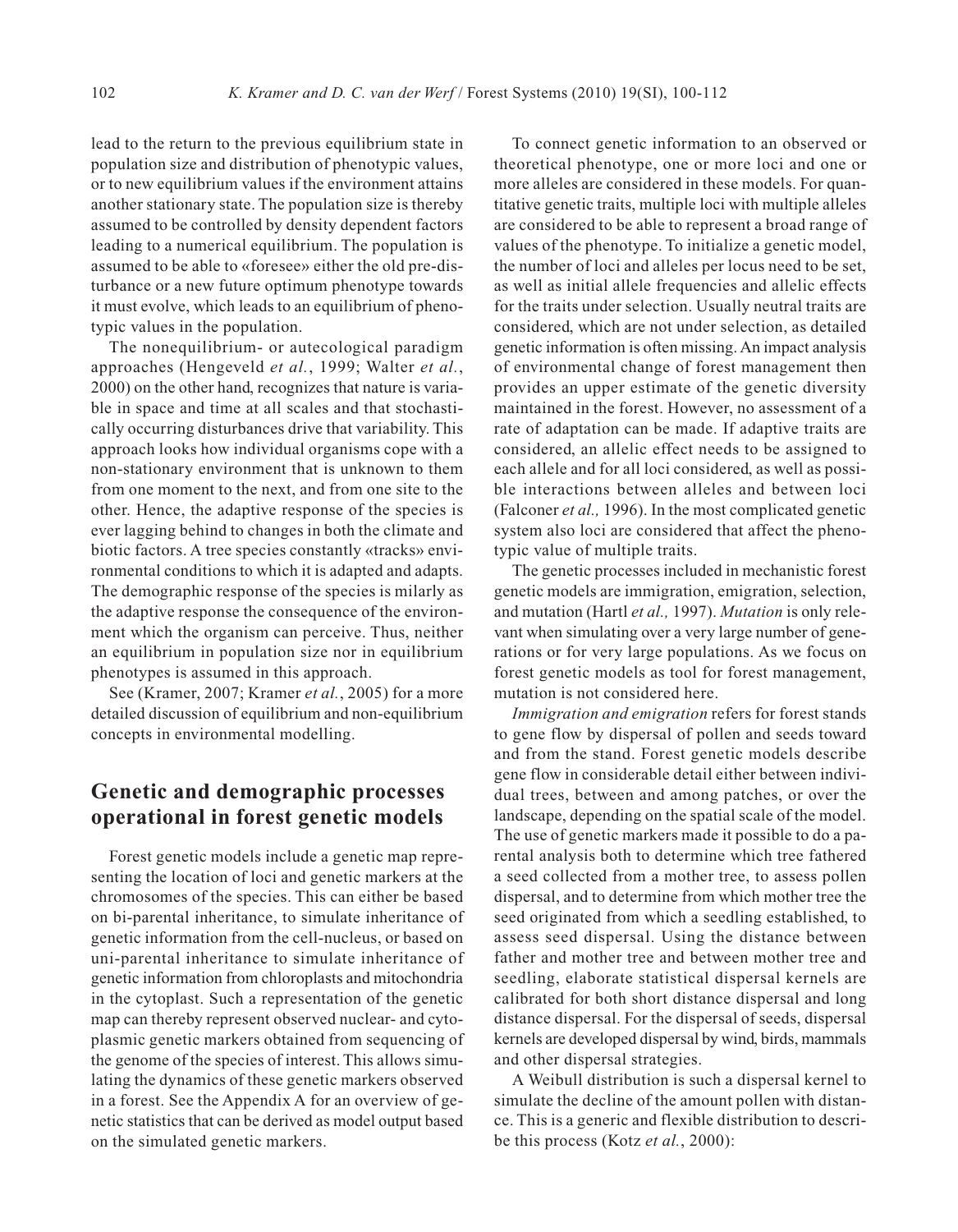$$
D = b \cdot c \cdot (b \cdot x)^{c-1} \cdot e^{-(b \cdot x)^c} \tag{1}
$$

where: *b:* slope parameter, *c:* shape parameter, *x:* distance to the father tree.

For individually-based genetic models, the probability that gametes of a mother tree, *Mi,* and father tree,  $F_i$  meet is simulated by the fraction pollen of  $F_i$  that arrives at the position of  $M_i$ , relative to the contribution to all other known and unknown potential father trees. The amount of pollen of any father tree arriving at the position of a mother tree depends on: 1) the amount of pollen produced by the father tree; 2) the distance between the mother and father trees; 3) the overlap in flowering phenology between the father and mother trees; and the wind direction relative to the orientation between the father and the mother tree. The overlap in flowering phenology between father and mother trees determines which portion of the pollen emitted by the father tree can actually pollinate a given flowering mother tree. Thus, the fraction of  $F_j$  pollen arriving at position *Mi* can be described as follows:

$$
P(M_{i}xF_{j}) =
$$
  
= 
$$
\frac{Y_{0}(F_{j}) \cdot D(M_{i}, F_{j}) \cdot t(M_{i}, F_{j})}{\sum_{k} (Y_{0}(F_{k}) \cdot D(M_{i}, F_{k}) \cdot t(M_{i}, F_{k})) + E_{M_{i}}}
$$
 [2]

with:  $Y_0(F_i)$ : amount of pollen of father tree  $F_i$  at distance = 0; and  $t(M_i, F_i)$ : overlap in flowering phenology; and  $E_M$ : the amount of external pollen arriving at mother tree *Mi*. Figure 1 presents and example of the



**Figure 1.** Example of the fraction of pollen arriving at a target mother tree (in red) from different father trees (the other trees). This fraction depends on the distance to father trees, flowering overlap between father trees and the target mother tree, and the wind direction. In this example self-pollination is possible.



Figure 2. Example of dispersal of seeds (# m<sup>-2</sup>) around a mother tree.

fraction of pollen arriving at a target mother tree from different father trees.

For seed dispersal also a Weibull distribution can be fitted or a simpler single parameter exponential function. Figure 2 presents and example of the number of seeds around an individual mother tree.

For population-genetic modeling of gene flow by dispersal of pollen and seeds the modeling approach is the same, however, gene flow is in that case not determined for individual trees but for subpopulations of trees that are spatially distributed over a landscape.

*Selection* in forest genetic models refers to the loss of genetic diversity due to differential selection pressure at one or more stages of the tree's life cycle. This is done either as a result of differences in the genetic composition of trees or population of trees for particular traits, or directly related to differences in the tree's fitness depending on the whole tree's phenotypic value. In the former approach the following the stages of the life cycle considered to be under selection: male and female fertility in production of gametes; fecundity; and viability of seedlings and trees resulting in differential mortality. In the latter approach an optimal phenotypic value is assumed for particular environmental conditions.

# **Equilibrium-based, population-genetic modelling**

Equilibrium-based, population-genetic models assume an optimal phenotypic value in a stationary environment to simulate selection. This concept can be formalized as  $(Eqn. [3], Fig. 3)$ :

$$
F(Z) = \exp\left(-\frac{\left(Z - Z_{opt}\right)^2}{2\omega^2}\right) \tag{3}
$$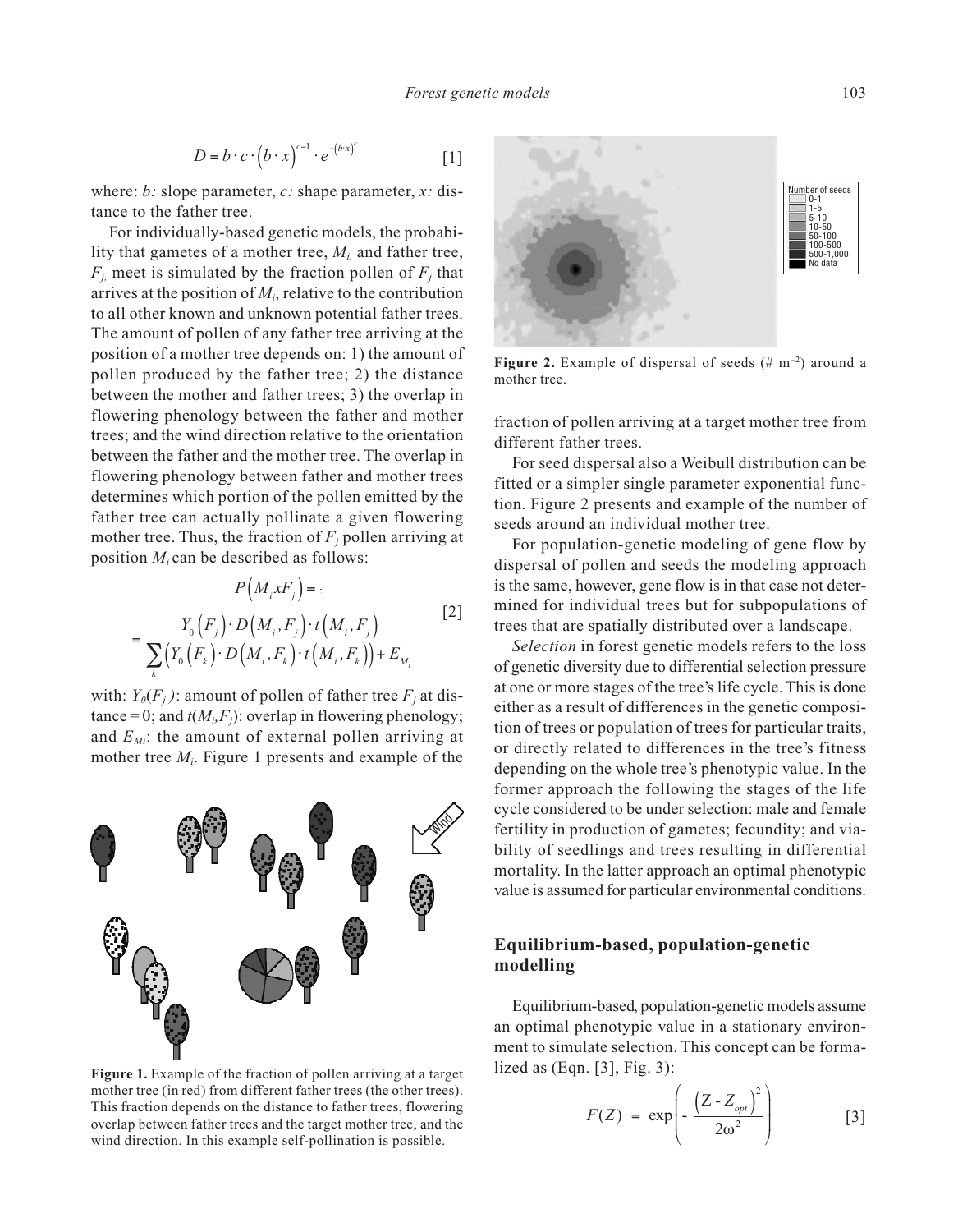

Phenotypic value

**Figure 3.** Example of fitness functions (Eqn. [3]) for two phenotypes (indicted in red and blue) and the change thereof if the environment changes in the future. Both the optimum and the shape of these fitness functions need to be known to run a population-genetic model.

with:  $Z_{opt}$  the optimal phenotype in a population in equilibrium with prevailing environmental conditions, and  $1/\omega^2$  the intensity of selection determining the rate at which the optimal value is attained. Usually only one abstract phenotypic trait is considered so that the individual's fitness depends on that compound trait. In case multiple abstract traits are considered, a multiplicative model can be used to attain the overall fitness of individual *i*  $(F_i(Z_i, Z_2) = F_i(Z_i) * F_i(Z_2)$  for phenotypic value  $Z_1$  for trait 1, and  $Z_2$  for trait 2).

A new optimal phenotypic value for one or more traits is considered if the environment changes (Fig. 3). The environment is subsequently assumed to be stationary for a sufficiently long period to equilibrate the distribution of phenotypic values in the population around the new optimal phenotypic value. In the case of future climate change such information is not available, but can be estimated from clines along either altitudinal or latitudinal gradients that mimic expected climatic gradients.

These population-genetic models also assume equilibrium to simulate demographic dynamics by setting a maximal tree density or carrying capacity for an area (Eqn. [4]):

$$
N_{t+1} = N_t + r \cdot N \cdot \left(\frac{K - N_t}{K}\right)
$$
 [4]

with:  $N_t$ : the actual number of individuals in a (sub-) population at time *t*, *r* the per capita growth rate, and *K* the carrying capacity.

The carrying capacity is an equilibrium value as the population can only increase if the population size is less than the carrying capacity, whereas if the population size exceeds the carrying capacity, population size declines. This equilibrium is also maintained in METAPOP by adjusting female fecundity such that it is maximal at  $N = 1$  and zero at  $N \ge K$ . The per capita growth rate determines the maximal rate at which the population returns to the equilibrium value in case of deviation between actual and equilibrium population size. In a multi-species simulation, each species is assigned a carrying capacity and a per capita growth rate.

In case of environmental change, is the carrying capacity enhanced or decreased depending on the expected impact of the environmental change on the species. For in stance, in case of climate change the carrying capacity can be considered to depend on the temperature sum that determines the upper and lower limit of the geographic distribution of a species. The carrying capacity then attains a zero value at the temperature sum characterizing the upper and lower limit, and attains an observed maximum in the centre of the species' distribution.

### **Non-equilibrium, individually-based genetic modelling**

Individually-based models do not include equilibrium assumptions as attractor points neither for the optimal fitness value of a phenotype nor for the maximum tree density a population that a species can attain in a particular environment. Although also in individuallybased models a stationary distribution of both phenotypic values and tree density can be attained in a constant environment, neither a target value is required as input to the models  $(Z_{\text{opt}})$ , and *K* in Eqns [1] and [2]), nor a parameter that determines the rate at which the target state is reached if the actual state deviates from the target state ( $\omega$  and *r* in Eqns. [3] and [4], respectively).

In case of ForGEM, is selection pressure on an individual tree the consequence of the effects of meteorological drivers on ecophysiological processes like photosynthesis, respiration and the uptake of resources to determine net primary production. Carbon uptake by an individual tree from the atmosphere is limited by intercepted light by the leaves in canopy, and of water and nutrients (N, P) uptake by the roots from the soil. The probability that a sapling or adult tree dies depends on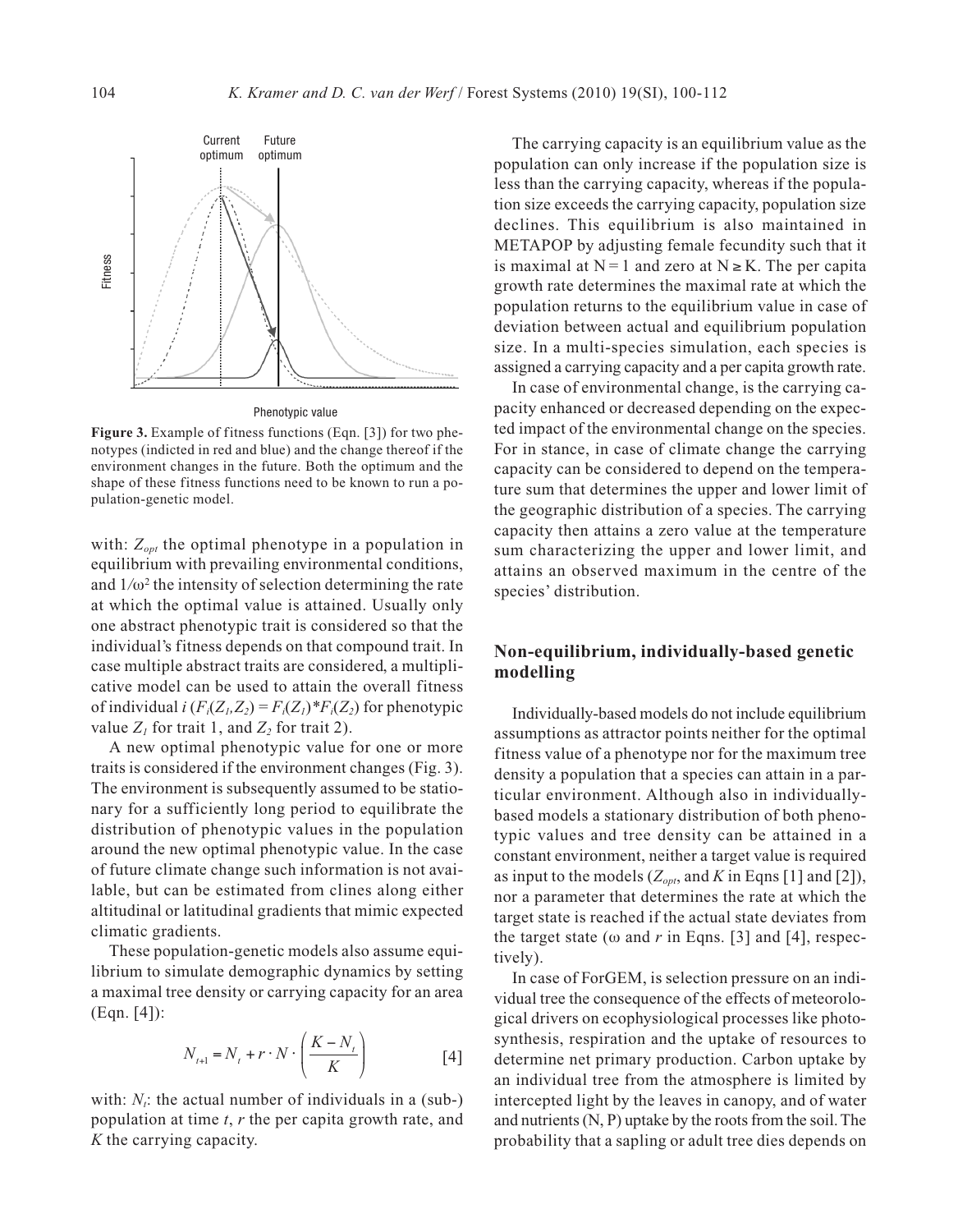the five-year averaged stem diameter increment, with increasing probability of mortality with decreasing growth. In addition, can seedlings die because of adverse conditions such as late spring frost. Male and female fecundity is determined by the number of flowers per metre square of canopy surface and the number of seeds per flower. Thus, male and female fecundity are related to the tree's carbon balance as the canopy growth depends on the uptake of resources. Male and female reproductive success depends on gene flow by dispersal of pollen and seeds as is described in the general section on mechanistic forest genetic models. The dynamics of numbers of a tree species in a patch is in ForGEM solely based on the number of seeds arriving at a patch and competition for resources by seedlings, saplings and adult trees. Although there is a maximum tree density as a consequence of maximal canopy diameter that a tree can attain, this upper limit is not a target function towards the population must develop because of the model equations prescribe that. See Figure 4 for a schematic overview of the life —and annual cycle that is described in the model ForGEM. Appendix B presents the principle state and empirical equations used in ForGEM.

The link between genotype and phenotype in ForGEM is that a multi-locus and multi-allelic genetic system can be assigned to any model parameter of the ecophysiological processes related to uptake and distribution of resources over plant components. Allelic effects are



**Figure 4.** Life cycle and annual cycle simulated by the individual-based genetic model ForGEM. Detailed eco(physio)logical and genetic information on all stadia of the life- and annual cycle of a tree species is required to run an individually-based genetic forest model. However, no additional ecological or genetic information is required to apply the model in changed environmental conditions.

then assigned to these alleles in such a manner that each individual tree attains a tree specific parameter value (*i.e.* phenotypic value) with an initial genetic and environmental variance.

The average phenotypic value of a population,  $\bar{F}$ , can be obtained from the following formula (Falconer, 1996) valid for a two allele system (Eqn. [5]):

$$
\overline{F} = \sum_{i=1}^{n} a_i (p_i - q_i) + 2 \sum_{i=1}^{n} d_i p_i q_i
$$
 [5]

where: *n* is the total number of loci determining the trait;  $a_i$  is the allelic dose;  $p_i$  and  $q_i$  are the allelic frequencies; *di* measures the degree of dominance of locus *i*.

The allelic effects of the alleles of a locus are assumed opposite in sign and of the same magnitude, and are expressed as deviance from the population mean.

For a randomly mating population in equilibrium (neither linkage nor epistasis), the observed phenotypic variance,  $V_p$ , is the sum of the additive and dominance genetic variance and the environmental variance,  $V<sub>E</sub>$ (Falconer, 1996) (Eqn. [6]).

$$
V_{P} = 2\sum_{i=1}^{n} p_{i}q_{i} \left[ a_{i} + d_{i} \left( p_{i} - q_{i} \right) \right]^{2} + 2\sum_{i=1}^{n} \left( d_{i} p_{i} q_{i} \right)^{2} + V_{E} \quad [6]
$$

 $V<sub>E</sub>$  can be assessed from the observed phenotypic variance  $(V_P)$  once the narrow-sense heritability (ratio of additive genetic variance to total variance) of the trait is known  $(V_E = (1 - h_{ns}) \cdot V_P)$ . A reasonable value for *h*2must otherwise be assumed, *e.g.* based on observations from related species.

Thus, the allelic effect, *a,* for model parameters in Eqns. [4] and [5] is determined given: (1) initial allele frequencies (initially assume to be in equilibrium); (2) environmental and genetic variance as determined by the heritability of the trait; and (3) the mean and variance of the phenotypic trait (*i.e.* model parameter) as observed in the population. Though this approach is a complicated system to relate the whole tree phenotypic fitness to the genetic composition for each trait, no additional genetic or ecophysiological information is required to assess effects climate change, land use change, forest management or other disturbances on forest functioning, species composition, genetic diversity and rate of adaptation of functional traits.

See Figure 5 for an example of the spatial distribution of a genotype in a simulated forest stand of about 2 ha based on gene flow by pollen and seed dispersal. Figure 6 presents the spatial distribution of a phenotypic value, *i.e.* the date of bud burst, based on the link between genotype and phenotype described above.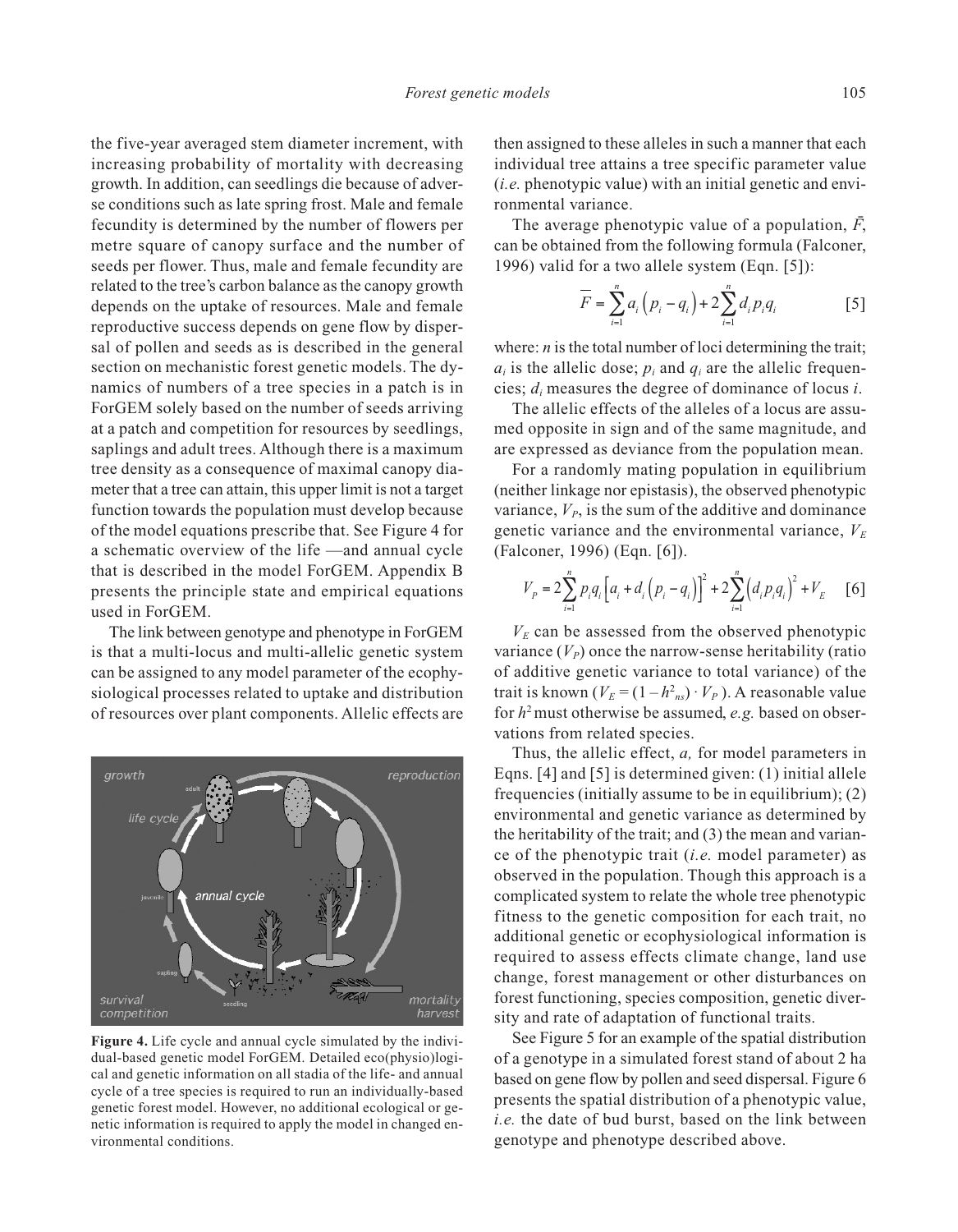

**Figure 5.** Example of spatial distribution of a genotype in a simulated forest stant. The dots indicated frequency of most common genotype among seeds per pixel. Pixel size is  $2 \times 2$  m, the entire area is about 2 hectares.



**Figure 6.** Example of spatial distribution of a phenotypic value, *i.e.* date of bud burst, among seedlings per pixel. Pixel size is  $2 \times 2$  m, the entire area is about 2 hectares.

# **Discussion**

In other fields of environmental modelling are the paradigms of equilibrium and non-equilibrium modelling regularly reviewed (Austin, 1999; Boyce, 1998; Briske *et al.*, 2003; Dietze *et al.*, 2008; Gladwin *et al.*, 1995; Hengeveld, 1997; Hengeveld *et al.*, 1999; Lomolino, 2000; O'Connor, 2002; Rushton *et al.*, 2004; Simberloff, 1980; Sunderlin, 1995; Walter *et al.*, 2000; Wu *et al.*, 1995). However, these alternative concepts have not received much attention neither in forest growth models nor in forest genetic modelling. Understanding of the underlying concepts of models is of great importance both for model developers and model users (see Gracia *et al.,* 2010, in this Special Issue). The advantages and disadvantages and current gaps of knowledge need to be clearly described. This is done here from both the modeller's perspective and the user's perspective.

#### **Model developers**

The advantage of the equilibrium approach in forest genetic models is the power with which past evolutionary dynamics can be analyzed in spatially structured populations with known optimum phenotypes and equilibrium tree densities. In population-genetic models there is a close coincidence in the representation of observed and modelled nuclear and cytoplasmic markers which allows to evaluate and test the importance of particular features of the genetic system such as dominance, epistacy and pleiotropy on the rate of adaptation over hundreds to thousands of generations.

The disadvantage of the equilibrium approach is that future optimal phenotypes and maximum tree densities are unknown. Such information may be represented by clinal variation from populations along altitudinal or latitudinal gradients mimicking variation among future climatic gradients. However, this requires intensive sampling of subpopulations along these gradients to determine the distribution of phenotypic values as well as extensive genetic research to relate variation in phenotypic values with observed variation in genetic markers.

Usually a whole-tree phenotypic value with a single fitness value is considered. These values therefore represent compound or integrated traits which cannot be measured on a population of trees. As indicated above, multiple traits can be considered and their fitness value determined using a multiplicative model. However, multiplication of fitness values, which are by definition less or equal to unity, results in a leptokurtic wholetree fitness curve (Fig. 1). The selection coefficients per trait therefore need to be re-calibrated depending on the number of traits considered to obtain the same whole-tree fitness function. It would require an experimental design to obtain per trait fitness values because clinal variation provides only whole-tree fitness functions and not fitness functions per trait.

The advantage of the individually-based genetic approach is that no additional information on genetic, demographic, or eco(physio)logical information of future populations is required depending on future scenarios on climate change, land use, and forest management. The basic assumption is that the future can be induced from currently known genetic and eco(physio)logical processes. If that assumption is reasonable, both the effects of stationary and non-stationary changes in the environment on genetic diversity and adaptive rates of important plant functional traits can be assessed using these models (Kramer, 2007).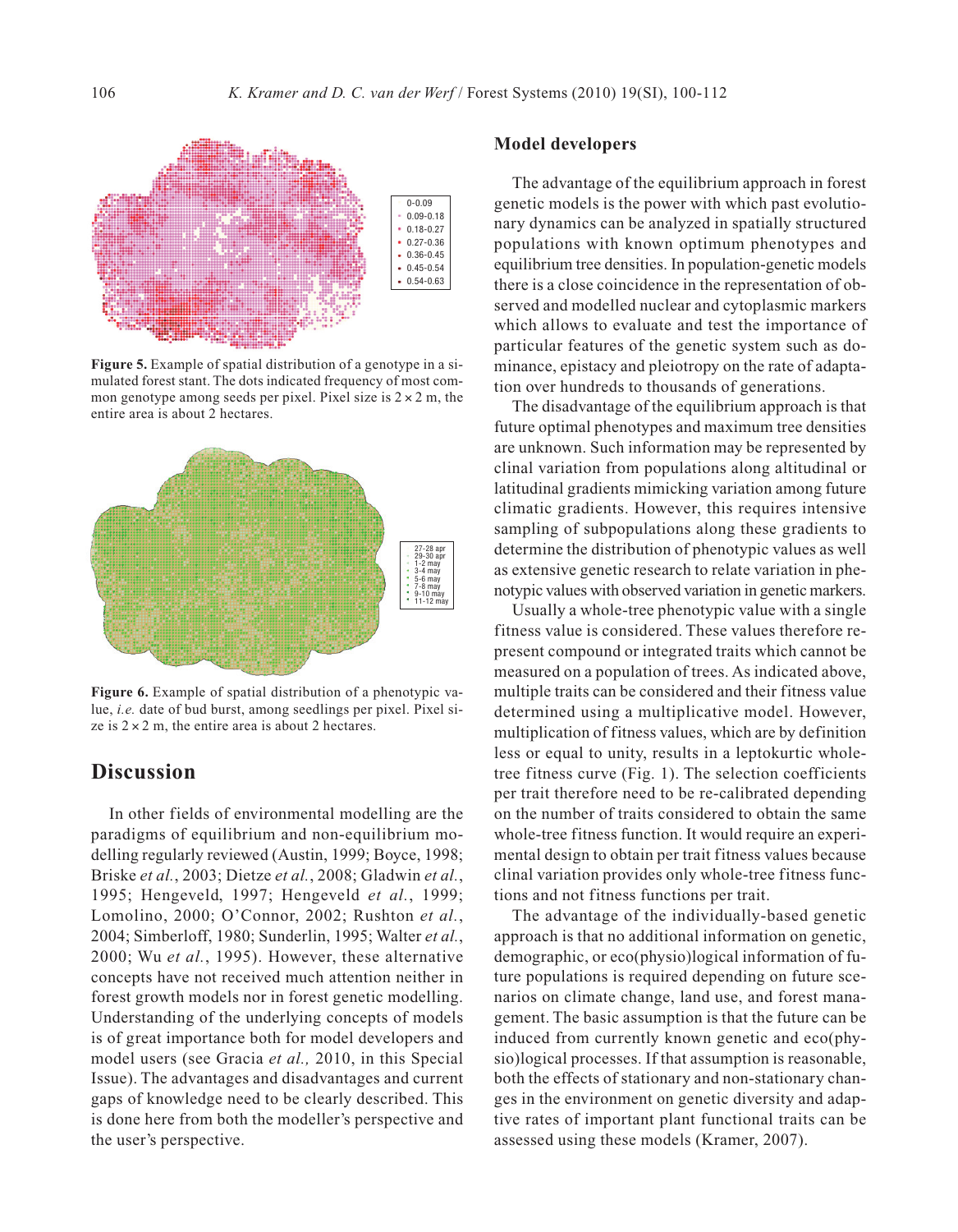The disadvantage of the individually-based approach is that the number of loci, number of alleles, allelic effects, and interaction between alleles, loci, and traits are currently largely unknown. Extensive genetic and ecophysiological research is required to obtain that, though is can be expected that such information can be used generically for a species, and is potentially representative for a larger number of related tree species, *e.g.* within a genus or family.

The choice of the proper traits for the simulation is therefore very important in individually-based genetic models. Two types of adaptive phenotypic traits are considered in individually-based model: phenotypic plastic traits that attain different values under different environmental conditions, *e.g.* bud burst, and conservative traits that have the same values under different environmental conditions, *e.g.* the critical temperature sum required for bud burst. Phenotypic plastic traits are considered processes in ForGEM and need their own set of equations. The parameters of these equations are then assumed to be conservative traits. ForGEM is particularly suitable to evaluate the effects of environmental changes on conservative traits for which tradeoffs can be assumed. The latter means that both the gains and the costs of change of the trait are modelled. *E.g.* selection towards a lower critical temperature sum for bud burst enlarges the growing season and thereby the annual carbon gain, but increases the probability of late frost damage which counteracts the beneficial effects. Traits without a cost function, like critical frost damage temperature or critical soil water potential for cavitation, cannot be reliably simulated with ForGEM. The model will simply change these traits to values at which no damage occurs, at a rate of adaptation proportional to the genetic diversity available in the population.

### **Model users**

For model users such as forest managers, it is important to be able to put specialized and technical forest genetic models and modelling results to their practical needs. Society demands today from forest managers not only a reliable supply of timber of sufficient quality and amount, but a wide array of goods and services. Guidelines of forest management to optimize the genetic diversity of a stand for a sustainable yield must therefore be embedded in guidelines for the management of other forest functions (Geburek *et al.*, 2005).

At the same time, environmental changes in the climate, land use, nitrogen deposition, pollution etc. occur resulting in a situation that forest stands, and species distributions are not in equilibrium anymore with prevailing abiotic conditions. This situation demands that forests should be managed in a way that is can adapt, in a genetic sense and can adjust, in an ecological sense, to such changes. For this, we need to learn from the past and use current knowledge to assess the future (Mátyás, 1997; Mátyás, 1994). The equilibrium and non-equilibrium modelling approaches are, however, not equally suitable for these tasks. As a rule of thumb for model users, it can be said that population-genetic models on the one hand are excellent tools to analyse the past based on currently observed patterns in genetic and demographic composition of the forest. However, because of the lack of information on future patterns, they are unreliable tools to apply under future conditions. Individually-based genetic models on the other hand, are excellent tools to induce the future based on currently observed genetic, demographic and eco(physio)logical processes. However, because of lack of detailed information on past environments, particularly on the climate and disturbances, they are unreliable tools to analyse historic patterns to explain current patterns. Together, provide both approaches insight on the past levels of genetic diversity, structural diversity and species diversity that required for forests to adapt and adjust to future conditions, and the genetic and ecological processes that determine the future of the species.

# **Acknowledgements**

KK was financially supported by the project Ecological Resilience (project no. 5232926) of the Knowledge Base of the Dutch Ministry of Agriculture, Nature and Food Quality and the large-scale integrative project MOTIVE (FP7 contract no. 226544).

# **References**

- AUSTERLITZ F., MARIETTE S., MACHON N., GOUYON P.-H., GODELLE B., 2000. Effects of colonization processes on genetic diversity: differences between annual plants and tree species. Genetics 1309-1321.
- AUSTIN M.P., 1999. A silent clash of paradigms: some inconsistencies in community ecology. Oikos 86, 170-178.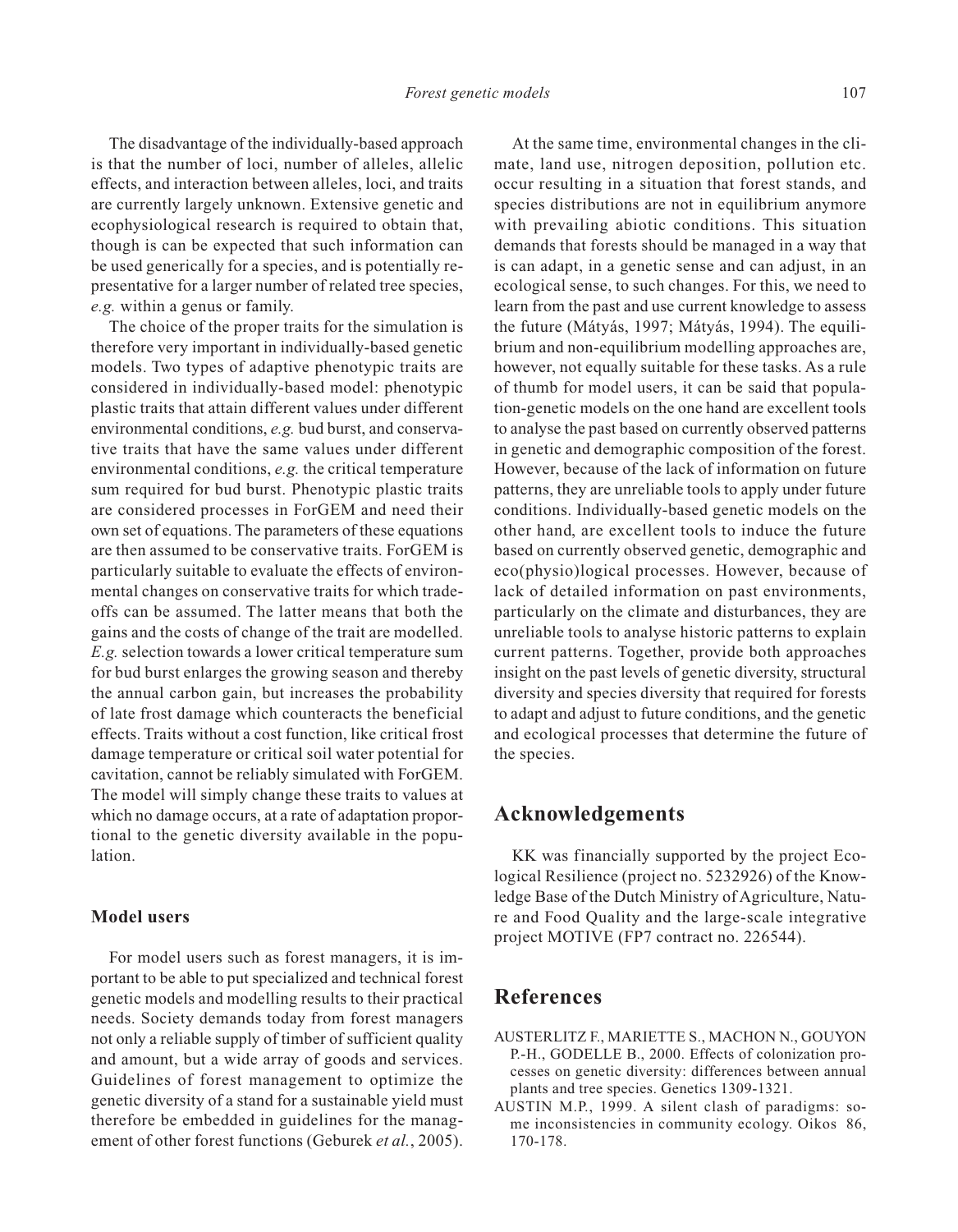- BOUTEN W., 1995. Soil water dynamics of the solling spruce stand, calculated with the FORHYD simulation package. Ecological Modelling 83, 67-75.
- BOYCE M.S., 1998. Ecological-process management and ungulates: Yellowstone's conservation paradigm. Wildlife Society Bulletin 26, 391-398.
- BRISKE D.D., FUHLENDORF S.D., SMEINS F.E., 2003. Vegetation dynamics on rangelands: a critique of the current paradigm. J Appl Ecol 40, 601-614.
- CHAMP J.G., WILLIAMS D.R., KNOTEK K., 2009. Wildland fire and organic discourse: negotiating place and leisure identity in a changing wildland urban interface. Leisure Sciences: An Interdisciplinary Journal, 31 237-254.
- CORRE V.L., MACHON N., PETIT R.J., KREMER A., 1997. Colonization with long-distance seed dispersal and genetic structure of maternally inherited genes in forest trees: a simulation study. Genet Res Camb 66, 117-125.
- DEANGELIS D.L., GROSS L.J., 1992. Individual-based models and approaches in ecology: populations, communities and ecosystems. Chapman & Hall Publishers 525 pp.
- DIETZE M.C., CLARK J.S., 2008. Changing the gap dynamics paradigm: vegetative regeneration control on forest response to disturbance. Ecological Monographs 78, 331-347.
- FALCONER D.S., MACKAY, T.F.C., 1996. Introduction to quantitative genetics. Addison Wesley Longman Ldt, Edinbrough. 464 pp.
- FALCONER D.S., MACKAY T.F.C., 1996. Introduction to quantitative genetics, 4th ed. Adison Wesley Longman Group Ltd.
- GEBUREK T., 2000. Effects of environmental pollution on the genetics of forest trees. In: Forest conservation genetics. Principles and practice (Young A., Boshier D., Boyle T., eds). CABI, Oxon, United Kindom.
- GEBUREK T., TUROK J., 2005. Conservation and management of forest genetic resources in Europe. Arbora Publishers, Zvolen.
- GLADWIN T.N., KENNELLY J.J., KRAUSE T.-S., 1995. Shifting paradigms for sustainable development: implications for management theory and research. Academy of Management Review 20, 874-907.
- GRACIA C., FONTES L., BONTEMPS J.-.D. *et al.,* 2010. Models for forest management in a changing environment. Forest Systems.
- GREGORIUS H.-R., 1978. The concept of genetic diversity and its formal relationship to heterozygozity and genetic distance. Math Biosc 41, 253-271.
- GREGORIUS H.R., 1977. The genotype\*environment-tophenotype relationship. Theoretical and Applied Genetics 49, 165-176.
- GREGORIUS H.R., 1986. Measurements of genetical differentiation amoung subpopulations. Theoretical and Applied Genetics 71, 826-834.
- GREGORIUS H.R., 1987. The relationship between the concepts of genetic diversity and differentiation. Theoretical and Applied Genetics 74, 397-401.
- GREGORIUS H.R., 1988. The meaning of genetic variation within and between subpopulations. Theoretical and Applied Genetics 76, 947-951.
- HANSSEN A., 2002. Hessisches ministerium fuer umwelt, landwirtschaft und forsten. Hannover, Muenden. 142 pp.
- HARTL D.L., CLARK A.G., 1997. Principles of Population Genetics. Sinauer Associates, Inc., Sunderland, Massachusetts, 542 pp.
- HATTEMER H.H., 1991. Measuring genetic variation. In: Genetic variation in european populations of forest trees (Muller-Starck G.Z.M., ed). JD Sauerlander's Verlag, Frankfurt am Main. pp. 2-20.
- HENGEVELD R., 1997. Guest editorial: impact of biogeography on a population-biological paradigm shift. Journal of Biogeography 24, 541-547.
- HENGEVELD R., WALTER G.H., 1999. The two coexisting ecological paradigms. Acta Biotheoretica 47, 141-170.
- HUTTUNEN S., 2009. Ecological modernisation and discourses on rural non-wood bioenergy production in Finland from 1980 to 2005. Journal of Rural Studies 25, 239-247.
- KOTZ S., BALAKRISHNAN N., JOHNSON N.L., 2000. Continuous multivariate distributions. Models and applications. Wiley Press, Vol. 1. 752 pp.
- KRAMER K., 2007. In Climate change and forest genetic diversity: implications for sustainable forest management in Europe (Koskela J., Buck A., Teissier du Cros E., eds). IPGRI. Workdocument for Ministerial Conference on the Protection of Forests in Europe, April 2007, Poland, Paris, 15-16 March, 2006.
- KRAMER K., BRINKMAN A.G., KUITERS A.T., VERDONSCHOT P.F.M., 2005. Alterra-report 1277. p. 80.
- KRAMER K., BUITEVELD J., FORSTREUTER M. *et al.,* 2008. Bridging the gap between ecophysiological and genetic knowledge to assess the adaptive potential of European beech. Ecological Modelling 216, 333-353.
- KRAMER K., DEGEN B., BUSCHBOM J., HICKLER T., THUILLER W., SYKES M.T., WINTER W.D., 2010. Modelling exploration of the future of European beech (*Fagus sylvatica* L.) under climate change – Range, abundance, genetic diversity and adaptive response. Forest Ecology and Management 259, 2213-2222.
- KRAMER K., BAVECO H., BIJLSMA R.J.,CLERKX A.P.P.M., DAM J., VAN GOETHEM J., GROEN T.A., GROOT BRUINDERINK G.W.T.A., JORRITSMA I.T.M., KALKHOVEN, KUITERS A.T.,LAMMERTSMA D., PRINS R.A., SANDERS M., WEGMAN R., VAN WIEREN S.E., WIJDEVEN S., VAN DER WIJNGAART R., 2001. Alterra Report 216. Wageningen, The Netherlands. 168 pp.
- LARSEN A.B., 1996. Genetic structure of populations of beech (*Fagus sylvatica* L.) in Denmark. Scandinavian Journal of Forest Research 11, 220-232.
- LE CORRE V., KREMER A., 2003. Comparative dynamics of genetic variability of an adaptive trait and its underlying genes in a subdivided population. Genetics 1205-1219.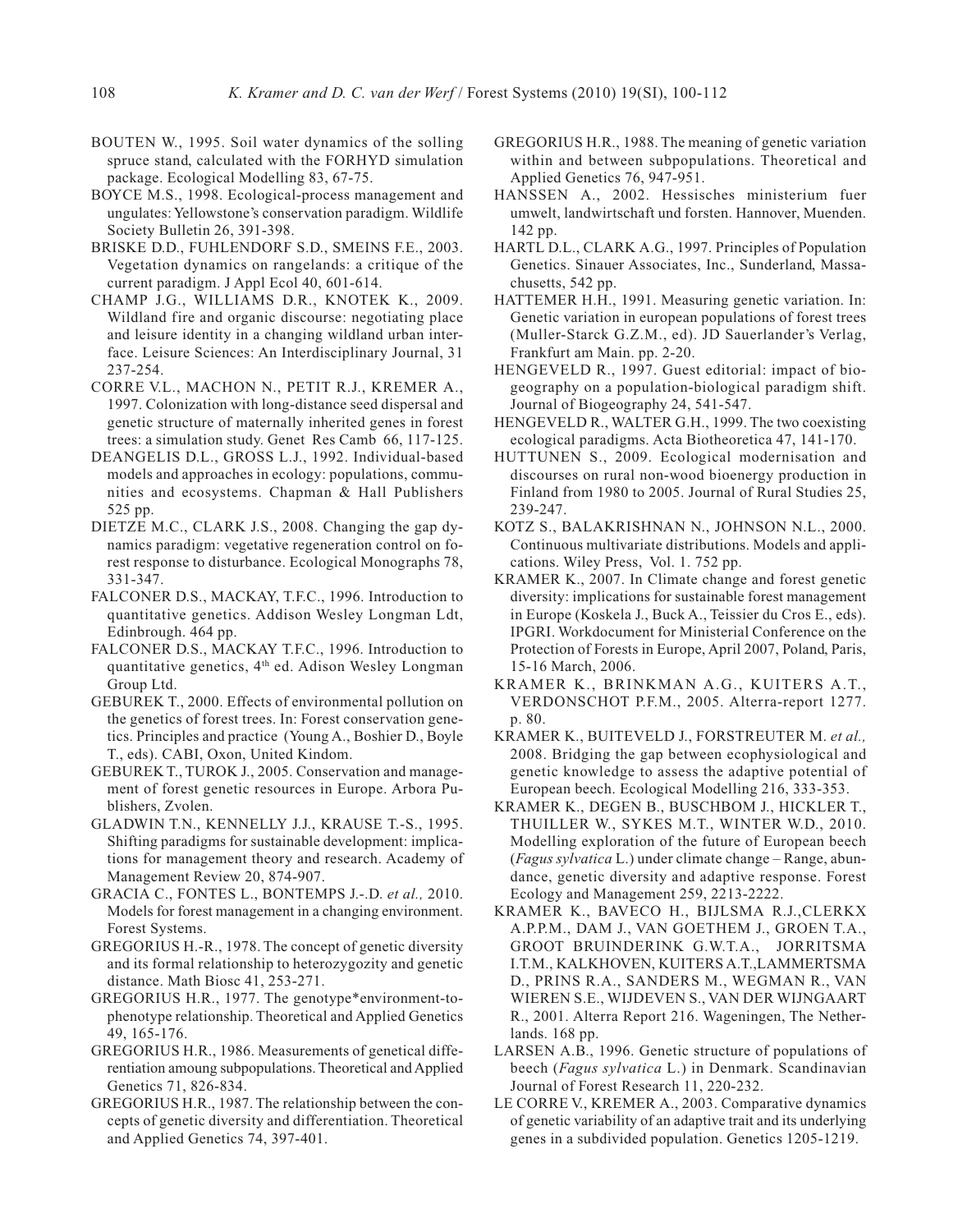- LOMOLINO M.V., 2000. A call for a new paradigm of island biogeography. Global Ecology and Biogeography 9, 1-6.
- MATALA J., KARKKAINEN L., HARKONEN K., KELLOMAKI S., NUUTINEN T., 2009. Carbon sequestration in the growing stock of trees in Finland under different cutting and climate scenarios. European Journal of Forest Research, 128, 493-504.
- MÁTYÁS C., 1994. Modelling climate change effects with provenance test data. Tree Physiology, 14, 797-804.
- MÁTYÁS C., 1997. Perspectives of forest genetics and tree breeding in a changing world. Wien, 160 p pp.
- MITCHELL R.J., DUNCAN S.L., 2009. Range of variability in southern coastal plain forests: its historical, contemporary, and future role in sustaining biodiversity. Ecology and Society, 14, art.
- O'CONNOR R.J., 2002. The conceptual basis of species distribution modelling: time for a paradigm shift? In: Predicting species occurrences: issues of accuracy and scale (Scott J.M., Heglund P.J., Haufler J., Morrison M., Raphael M., Wall B., Samson F., eds). Island Press, Covelo, California.
- RUSHTON S.P., ORMEROD S.J., KERBY G., 2004. New paradigms for modelling species distributions? J Appl Ecol 41, 193-200.
- SIMBERLOFF D.S., 1980. A succession of paradigms in ecology: essentialism to materialism and probabilism. Synthese 43.
- SOLBERG S., DOBBERTIN M., REINDS G.J. *et al.,* 2009. Analyses of the impact of changes in atmospheric deposition and climate on forest growth in European monitoring plots: a stand growth approach. Forest Ecology and Management 258, 1735-1750.
- SUNDERLIN W.D., 1995. Global environmental change, sociology, and paradigm isolation. Global Environmental Change Human and Policy Dimensions 5, 211-220.
- WALTER G.H., HENGEVELD R., 2000. The structure of the two ecological paradigms. Acta Biotheoretica 48, 15-46.
- WOO S.Y., 2009. Forest decline of the world: a linkage with air pollution and global warming. African Journal of Biotechnology 8, 7409-7414
- WU J., LOUCKS O.L., 1995. From balance of nature to hierarchical patch dynamics: a paradigm shift in ecology. Quarterly Review of Biology 70, 439-466.

# **Appendix A. Statistics as output of genetic models**

In this section an overview of common populationgenetic statistics is presented as output of genetic models. The population statistics, within and among populations, include diversity measures, differentiation measures between populations, heterozygozity and fixation, and F-statistics. The statistics described in this section are obtained from Hanssen (2000) and Hattemer (1991). Details on the use and interpretation can be found there and in (Gregorius, 1977, 1978, 1986, 1987, 1988)

#### **Diversity measures**

#### *Genetic variety*

The genetic variety can be measured as the number of different alleles or different genotypes in population (Gregorius, 1977; Gregorius *et al.,* 1985).

#### *Genetic diversity*

The genetic diversity characterizes the heterogeneity of the distribution of genetic variants in a population of a sample therefrom (Hattemer, 1991). It can thus be measured the allelic diversity of the *k*-th locus or genotype diversity of a deme.

$$
v_k = \frac{1}{\sum_{i=1}^{n_k} (p_i^k)^2}, \qquad 1 \le v_k \le n \qquad [A.1]
$$

where: *n* number different genetic types (alleles, genotypes); *p* frequency of i-th genetic type; *v* equals unity if there is only 1 genetic type, and equals *n* if every all genetic types are equally frequent (Gregorius, 1978).

#### *Mean effective number of alleles*

In case of allele diversity,  $v_k$  can be considered as the effective number of alleles for locus  $k$  if  $n_k$  alleles occus with frequencies  $p_i^k$  ( $i = 1,...n_k$ ) (Hattemer, 1991). Thus, the mean effective number of alleles is the harmonic mean of  $v_k$  at *m* loci.

$$
\overline{v} = m \cdot \frac{1}{\sum_{k=1}^{m} \frac{1}{v_k}}, \qquad 1 \le v \le \frac{1}{n} \sum_{k=1}^{n} n_k
$$
 [A.2]

#### *Hypothetical gametic multi-locus diversity*

The diversity of the gametic output of populations is a special case of diversity and characterizes the adap-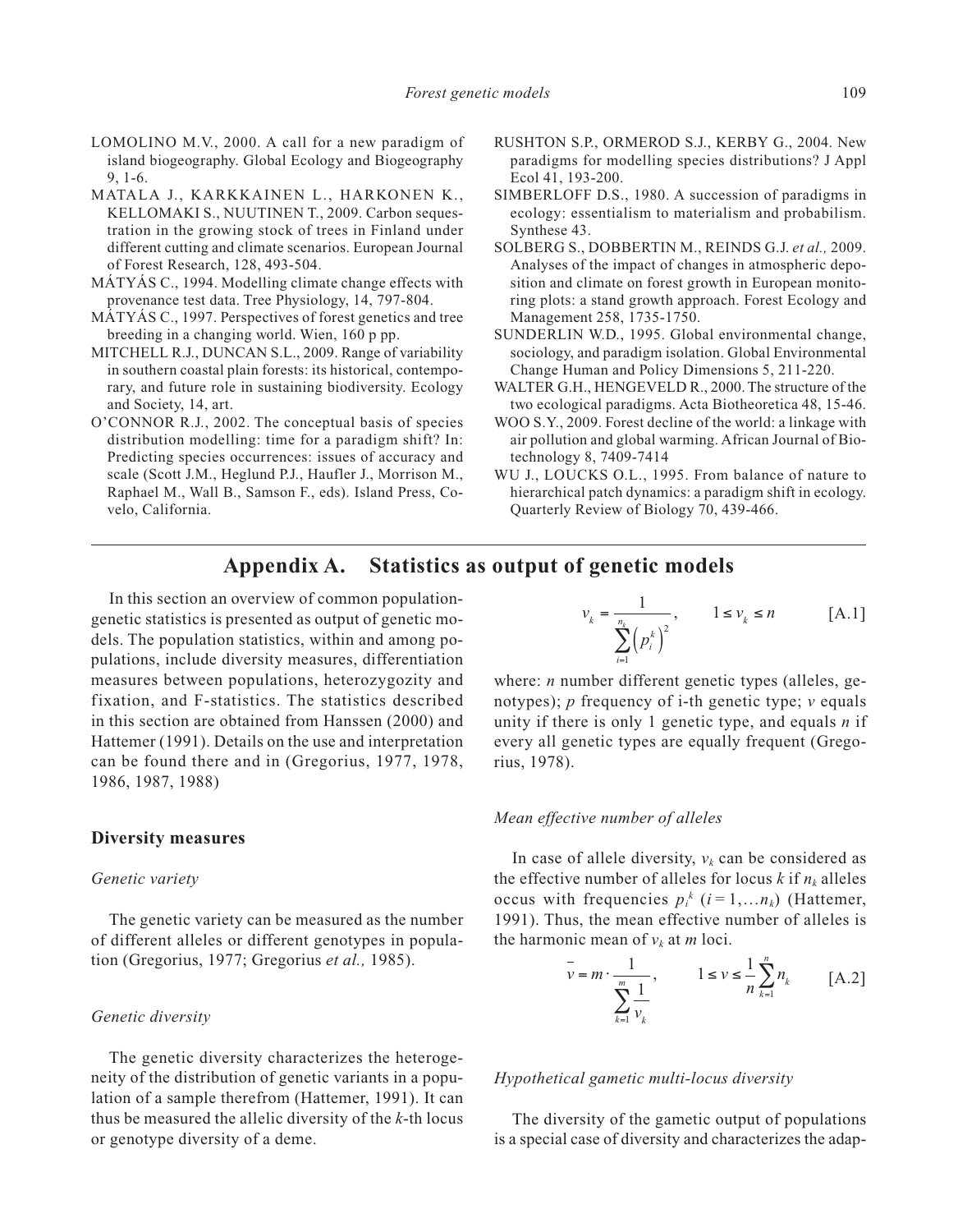tive potential of sexually reproducing populations (Gregorius 1978). It is hypothetical in the sense that the absence of fertility selection is assumed as well as the independence of the distributions of alleles at different loci (*i.e.* no linking) (Hattemer, 1991).

$$
v_{\text{gam}} = \prod_{k=1}^{m} v_k, \qquad \qquad 1 \leq v \leq \prod_{k=1}^{m} n_k \qquad \quad \text{[A.3]}
$$

where: *m* the number of unlinked loci;  $v_k$  the allelic diversity for the *k*-th locus;  $v_{\text{cam}}$  is thus a measure for effective number of the multiloci gametes that can be produced in a population (Gregorius, 1978).

*Actual heterozygosity*

$$
H_a = \sum_{i \neq j} P_{ij} \tag{A.4}
$$

where:  $P_{ij}$  the frequency of genotype with alleles *i* and *j*, with  $i \neq j$ ;  $H_a$  indicates the fraction of observed heterozygotes in the population.

### *Fixation index*

The fixation index indicates for the locus considered the surplus or deficit of heterozygotes compared to Hardy-Weinberg-equilibrium.

$$
F = \frac{H_e - H_a}{H_e},
$$
 [A.5]

where:  $H_e$  the expected heterozygosity based on Hardy-Weinberg-equilibrium.

### **Differentiation measures**

#### *Genetic distance between demes*

The differentiation between two demes is characterized by counting the number of genetic variants which the demes do not share. Thus, the allelic differentiation between demes *X* and *Y* represents the genetic distance between the demes (Gregorius, 1974; Gregorius and Roberts, 1986).

$$
d_{xy} = \frac{1}{2} \cdot \sum_{i=1}^{n} |x_i - y_j|, \qquad 0 \le d_{xy} \le 1 \qquad [A.6]
$$

where:  $x_i$  and  $y_j$  genetic frequencies (of alleles at a given locus or of a genotype) of deme *X* and *Y*.

If the genetic distance equals zero, then both populations have the same alleles or genotypes with the same frequency.  $d_{xy}$  equals unity if both populations have no alleles or genotypes in common (Gregorius, 1974, 1978, 1984). Note that the genetic distance is a symmetrical statistic  $(d_{xy} = d_{yy})$  and that the distance between population *X* and *Y* cannot exceed the sum of their distances to a third population  $Z(d_{xy} \leq d_{xz} + d_{yz})$  (Hattemer, 1991).

#### *Genetic differentiation among demes*

This statistic represents the genetic distance between a deme and its complement, *i.e.* the union of all other demes (Gregorius, 1985).

$$
D_{j} = \frac{1}{2} \cdot \sum_{i=1}^{n} \left| p_{i}^{(j)} - p^{-j} \right|, \qquad 0 \le D_{j} \le 1 \quad [A.7]
$$

where:  $p_i^{(j)}$  frequency of allele or genotype *i* in deme *j*; and  $\bar{p}_i^{(j)}$  average allele or genotype frequency in the complement of deme *j*.

The substructure of the complement has no influence of *D,* as different complement can yield the same  $\bar{p}_i^{(j)}$ . Thus, identical *D's* do not necessarily indicate the demes with an identical genetic structure. However, *vice versa* demes with an identical genetic structure do possess an identical genetic structure (Hattemer, 1991).

#### *Average genetic differentiation*

The average genetic differentiation among *m* demes is the weighted mean of *Dj*.

$$
\delta = \sum_{j=1}^{m} D_j \cdot c_j, \qquad 0 \le \delta \le 1 \tag{A.8}
$$

where: *m* number of populations;  $c_i$  relative size of deme *j* (Gregorius 1984, 1988).

δ attains zero if all demes have the same genetic structure, and reaches unity if all demes considers in pairs have no gene in common (Hattemer, 1991).

#### *Differentiation within a population*

The concept of differentiation can also be applied within a population by considering each individual in that population a deme. The number of identical individuals can be counted and expressed relative to the number of other genetic types.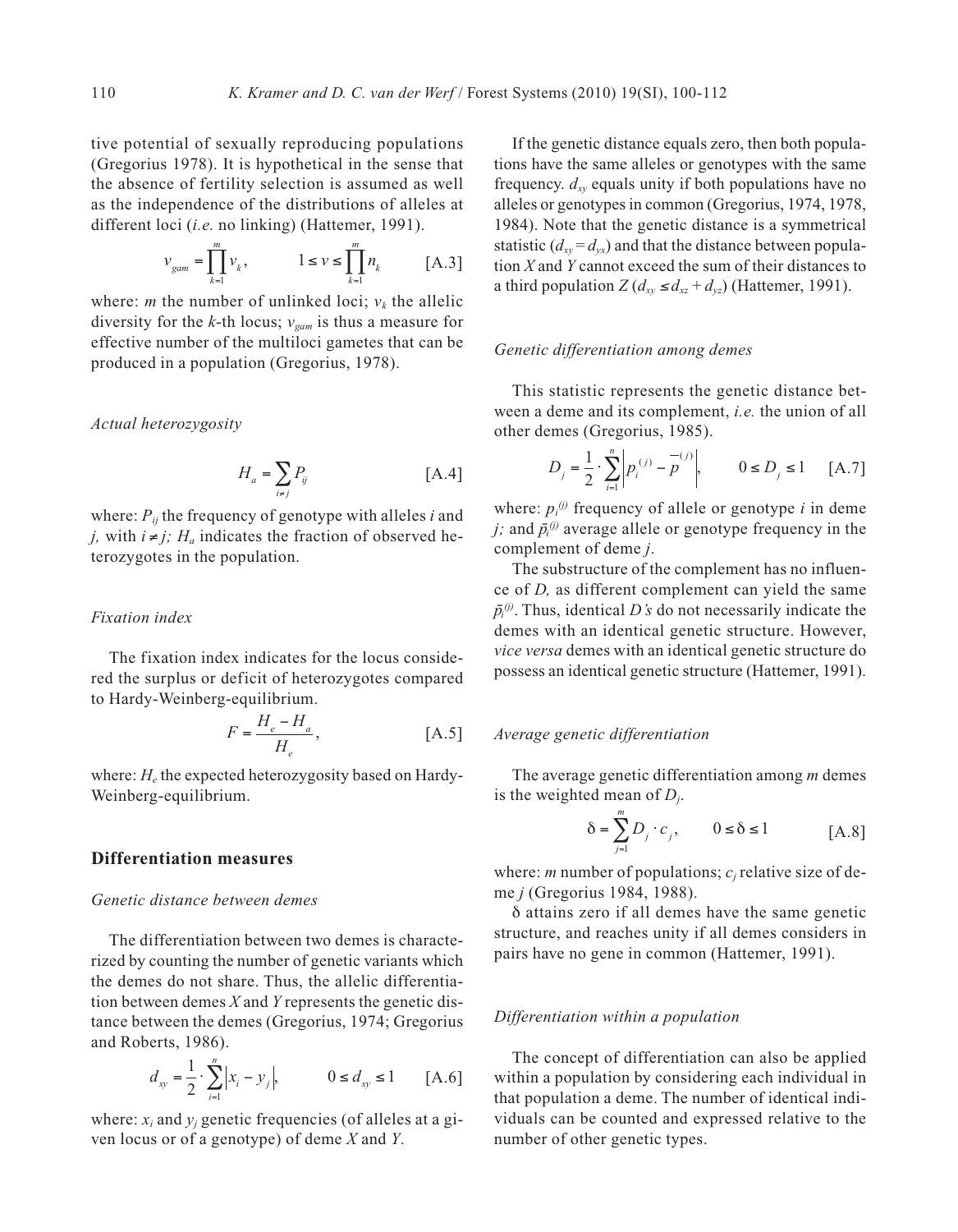$$
\delta_{T} = \frac{N}{N-1} \cdot \left( 1 - \sum_{i=1}^{n} p_{i}^{2} \right) = \frac{N}{N-1} \cdot \left( 1 - \frac{1}{\nu} \right), \quad \text{[A.9]}
$$

$$
0 \le \delta_{T} \le 1
$$

where: *N* the sample size;  $p_i$  frequency of genetic type (allele or genotype).

 $\delta$ <sub>*T*</sub> indicates the total genetic difference between all individuals of a population.  $\delta_\tau$  equals zero if all individuals of the population are of the same genotype, and  $\delta_T$  equals unity if all individuals are different (Gregorius 1987, 1988).  $\delta_T$  represents the probability that two individuals samples from the sample population without replacement represent the same variant (Hattemer, 1991).

Note that all differentiation measures range between zero and unity, whereas the genetic diversity measures range between unity and the number of genetic types, *n* (Gregorius 1987).

#### *F-statistics*

F-statistics measure the degree of deviation of genotypic frequencies from those expected under random mating in structured populations (Falconer, 1996), [Weir and Cockerham, 1984; ref in (Larsen, 1996)].

 $F_{IS}$ : Inbreeding coefficient of an individual relative to its on subpopulation. Measures inbreeding due to non-random mating in a sub-population. Within population fixation index.

 $F_{ST}$ : Average inbreeding of the subpopulation relative to the whole population, or correlation between two randomly chosen alleles in a sub-population relative to the alleles in the whole population. Measures inbreeding due to correlation among alleles cause by their occurrence in the same sub-population. Between populations fixation index.

 $F_{IT}$ : Inbreeding coefficient of an individual relative to the whole population, or correlation between gametes for the total population. Measures the extend of inbreeding in the entire population (for neutral alleles). Total fixation index.

Note that:

— In a random mating population:  $F_{IS} = 0$  and  $F_{IT} = F_{ST}$ .

— If all populations are genetically identical:  $F_{ST} = 0$  and  $F_{IS} = F_{IT}$ .

# **Appendix B. Principal equations in ForGEM**

In this appendix an overview is presented of the principal state and empirical equations used in For-GEM. See (Kramer, 2001, Kramer *et al.*, 2008) for details and references.

### **State variables**

$$
\frac{dN_x}{dt} = NNew_x - NMrt_x
$$
 [B.1]

$$
\frac{dW_y}{dt} = f_y \cdot NPP - T_y \qquad \qquad \text{[B.2]}
$$

$$
\frac{dS_z}{dt} = RS_z \tag{B.3}
$$

with: N: number (# ha<sup>: 1</sup>); *W*: weight (kg tree<sup>: 1</sup>), *S*: structural feature; *x:* seeds, seedlings, trees; *y:* foliage, branches, heartwood, sapwood, coarse roots, fine roots, reserves; *z:* height, stem volume, dbh; *R:* rate of change; *T:* turnover; NPP: net primary production;

New: new individual seed, seedling or tree in the population; Mrt: mortality of individual or cohort in case of seeds and seedlings.

Empirical equations are used for both allocation (*fy*, Eqn. [B.2]) and the rate of change of structural features (Eqn. [B.3]). Empirical coefficients of these equations are indicated as  $C_n$ , with *n* a numeric identifier.

#### **Allocation**

$$
\ln\left(\frac{Wf l}{Wst}\right) = C1 + C2 \cdot \ln\left(Wsh\right) +
$$
\n
$$
+ C3 \cdot \ln\left(Wsh\right)^{2} + C4 \cdot \ln\left(Wsh\right)^{3}
$$
\n
$$
\ln\left(\frac{Wbr}{Wst}\right) = C5 + C6 \cdot \ln\left(Wsh\right) +
$$
\n
$$
+ C7 \cdot \ln\left(Wsh\right)^{2} + C8 \cdot \ln\left(Wsh\right)^{3}
$$
\n[B.5]